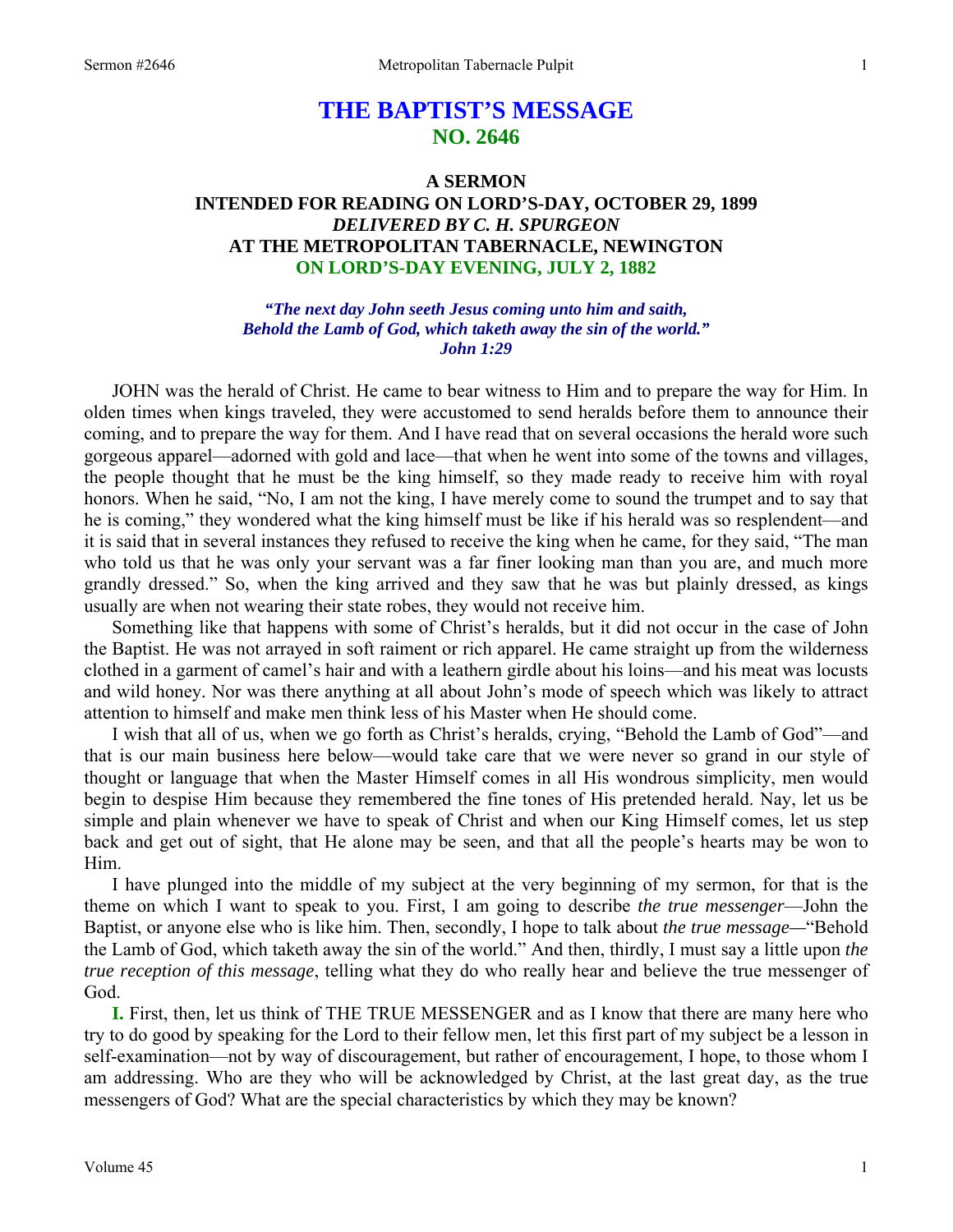Well, first, the true messenger is *one who sees the Lord Jesus for himself.* "The next day John seeth Jesus coming unto him." To be His herald and witness, John must see Jesus and he must see Jesus coming to him. Those prophets who lived a long while before the coming of Christ were but dim seers compared with John the Baptist. He was like the morning star, which is so near the sun that it is the brightest of the stars. We see it shining almost like a little sun and then, when the sun rises in all its brightness, the star disappears.

 John was "a burning and a shining light" and all who came before him were, in Christ's judgment, inferior to him. He said to the multitudes concerning John, "What went ye go out to see? A prophet? yea, I say unto you, and more than a prophet. For this is he, of whom it is written, Behold, I send my messenger before thy face, which shall prepare thy way before thee. Verily I say unto you, Among them that are born of women there hath not risen a greater than John the Baptist." This was the difference between John and the prophets—his sight of Christ was clearer than theirs because he was nearer to Christ, and his view of Christ was brighter, fuller, and clearer than that of all who had gone before.

 Yet they were also true witnesses to Christ, according to the light they had. Our Savior said to the Jews, "Your father Abraham rejoiced to see my day: he saw it and was glad." And if he had not seen Christ by faith, he could not have been one of the witnesses who testified beforehand concerning Him. All the prophets looked through the haze of the ages, and by faith perceived their Lord, and then they wrote of Him and spoke of Him to the people.

 The ancient name for a prophet was a very instructive one—he was called a seer—and you and I, beloved, must see Christ or else we cannot bear witness to Him. As the prophets saw Christ by faith and as John actually looked upon Him, and then bore witness to Him, so must you and I see Him—not with these eyes, that sight is reserved until the resurrection—but with the eyes of our spirit, with the eyes of our mind and heart, we must see Jesus before we can rightly speak of Him.

 Are you anxious, my brother, to go and preach? Have you seen Jesus? If not, what can you say when people ask you, "What is He like? Who is He that we should believe in Him?" You must look unto Him before you can speak of Him and the more steadfastly you gaze upon His person, His work, His offices, His humiliation, His glorification, the better will you be able to bear your witness concerning Him. You will then speak more surely and confidently for your God if you can testify concerning that which your heart knows to be true because you have perceived and enjoyed it yourself.

 Ay, and if you have seen Him in the past, try to see Him again, and to be continually "looking unto Jesus." Let not any of us go and talk to our Sunday school class, or preach from the pulpit, or write a letter about our Lord, until we have had a fresh glimpse of Him. It is wonderful how nimbly the pen or the tongue moves when the eye has just feasted itself upon Christ. The psalmist said, "My heart is inditing a good matter: I speak of the things which I have made touching the king: my tongue is the pen of a ready writer."

 When you have yourself been with Christ, when you have just come forth from the ivory palaces of communion and fellowship with the Lord Jesus, all your garments will smell of myrrh, and aloes, and cassia, and your words will have some of the precious savor clinging to them. So again I say that we must see Christ or else we cannot be witnesses to Him.

 And therefore, let us fix our hearts, and our thoughts, and our meditations, so completely upon Christ that, when we cry to other men, "Behold the Lamb of God," it will be because we have just beheld Him ourselves.

 If a man who is blind were to stand up in the street and cry, "Behold," people would be apt to ask, "What can a poor blind man bid us look at? He cannot see anything himself." If you say to the people, "Behold Christ," yet all the while your eye is turned toward yourself, and you are wondering whether you will get through the sermon all right, whether you will have a fine conclusion at the end, and what the congregation will think of it when you have done—that will be like saying, "Behold!" while you yourself are looking the other way, and other people will look in the same direction. They will be sure to do as you do and not as you say. And if you do not behold Christ, neither will they.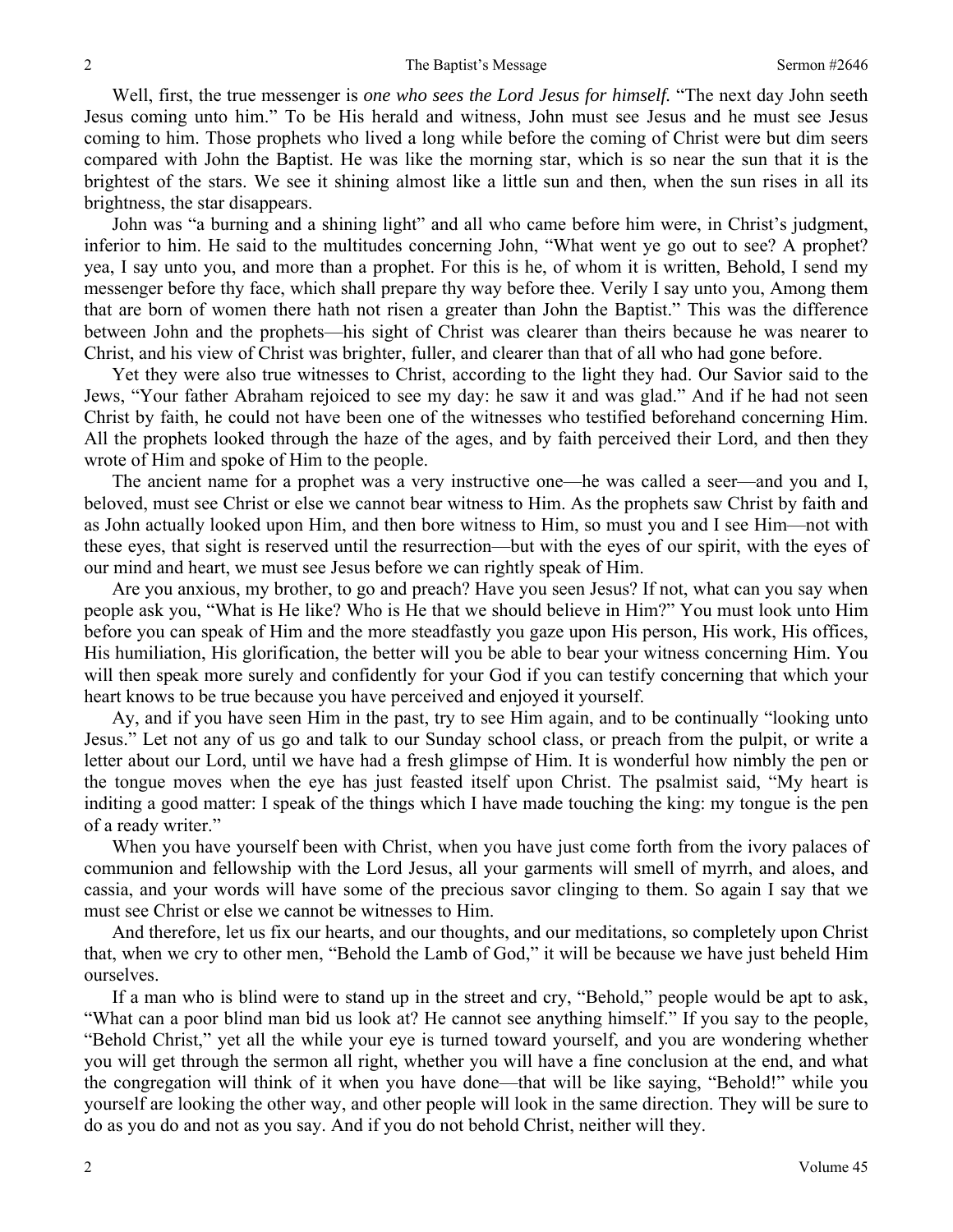Our inward thought, and conviction, and belief must be in strict accordance with our outward speech, or else we shall belie ourselves, and our message will be poorly delivered, and will fall without power upon our hearers.

 I also remind you that we must preach Christ as coming. "Why!" says one, "He has come." I know that He has, but He is coming again. It is a blessed thing that, whereas the prophets saw Him as coming, they only differed from us in this respect—that we can look back to His first coming, as they looked forward to it, and we can also look onward to His coming a second time, "without sin unto salvation," and we are to speak of Him as coming.

 It is grand preaching when the preacher can see Christ coming, when he can behold the throne of judgment set, and can gaze upon the King in His beauty sitting upon it, and see Him reigning over all, King of kings and Lord of lords. It is glorious when he hears the hallelujahs of the approaching millennial age even while he is preaching the Gospel of Jesus Christ. "Lo, He comes," says he, and he sees Him coming, for he is not like the virgins who had fallen asleep and so did not watch for the bridegroom's appearing. Oh, for open eyes, and expectant hearts, and earnest tongues to see, and long for, and tell of our coming Lord! This is the way the faithful witness preaches Him to the people.

 But next, the true messenger *calls upon men to see Jesus*. He calls them away from seeing other things and bids them look, and "Behold the Lamb of God, which taketh away the sin of the world." Godsent servants do not say, "Look to the priest. Look to the altar. Look to the sacraments. Look to yourself—come and confess your sins, and I will give you absolution." No, no, no, no. Forever and forever no! They do nothing of that sort. The priests of Antichrist do that, but the servants of Christ cry, "Behold the Lamb of God." Our great difficulty is to get men's eyes off themselves, off their works, off their forms and ceremonies, off mere creed-religion, and to get them to look at the living Christ who is still among us bearing the sin of all who truly seek His face.

 O dear hearers, I know that I am, in this respect, a faithful witness, wherever else I fail in my testimony, for my soul's labor and travail, even unto anguish, is to get you away from depending even in the slightest degree upon anything else but what Christ has done. I would not wish you to have the shadow of a shade of a ghost of a pretense of a confidence anywhere out of Christ. Jesus is the only hope of sinners. Let Him be A to you, and Z, and all the letters between, the beginning and the end, and the middle and everything else. Take your eyes off all ministers, and all books, and all feelings, and even all believings. Do not even fix your gaze on your own faith.

 You know that the eye cannot see itself. Did you ever see your own eye? In a looking-glass, perhaps, you may have done so, but that was only the reflection of it and you may, in like manner, see the evidence of your faith, but you cannot look at the faith itself. Faith looks away from itself to the object of faith, even to Christ. And this is what the true witness desires. He will, if he can, keep men from looking anywhere but on his Master.

 Some look at their repentance, but if you cannot keep your eyes on Christ, then away with your repentance. Some are always looking to their faith, but if there be a faith that hides Christ, away with it! Some want feelings, and right feelings we may wish to have, but as for those feelings which come between us and Christ, away with them, it is not fit that they should live. Our one business is to get men away from anything and from everything, however good it is, that they may look alone to Christ Jesus, the Lamb of God.

 The third mark of a true witness is that *he leads his own disciples to Jesus*. It is generally thought to be a good thing to lead another man's disciples beyond their master, but it is not always so easy to lead our own disciples beyond ourselves. The preacher is often conscious that there are many weak persons who stop short at what he says. To them, it is a great help to faith that their pastor or their minister says so-and-so.

 Well, for lame people, we do not object to crutches for a time, but we always anxiously pray that the faith of these poor cripples may not stand—at least, for any length of time—in the power of man, but in Christ alone. I would say to you what the apostle Paul wrote to the Galatians, though I wish I could say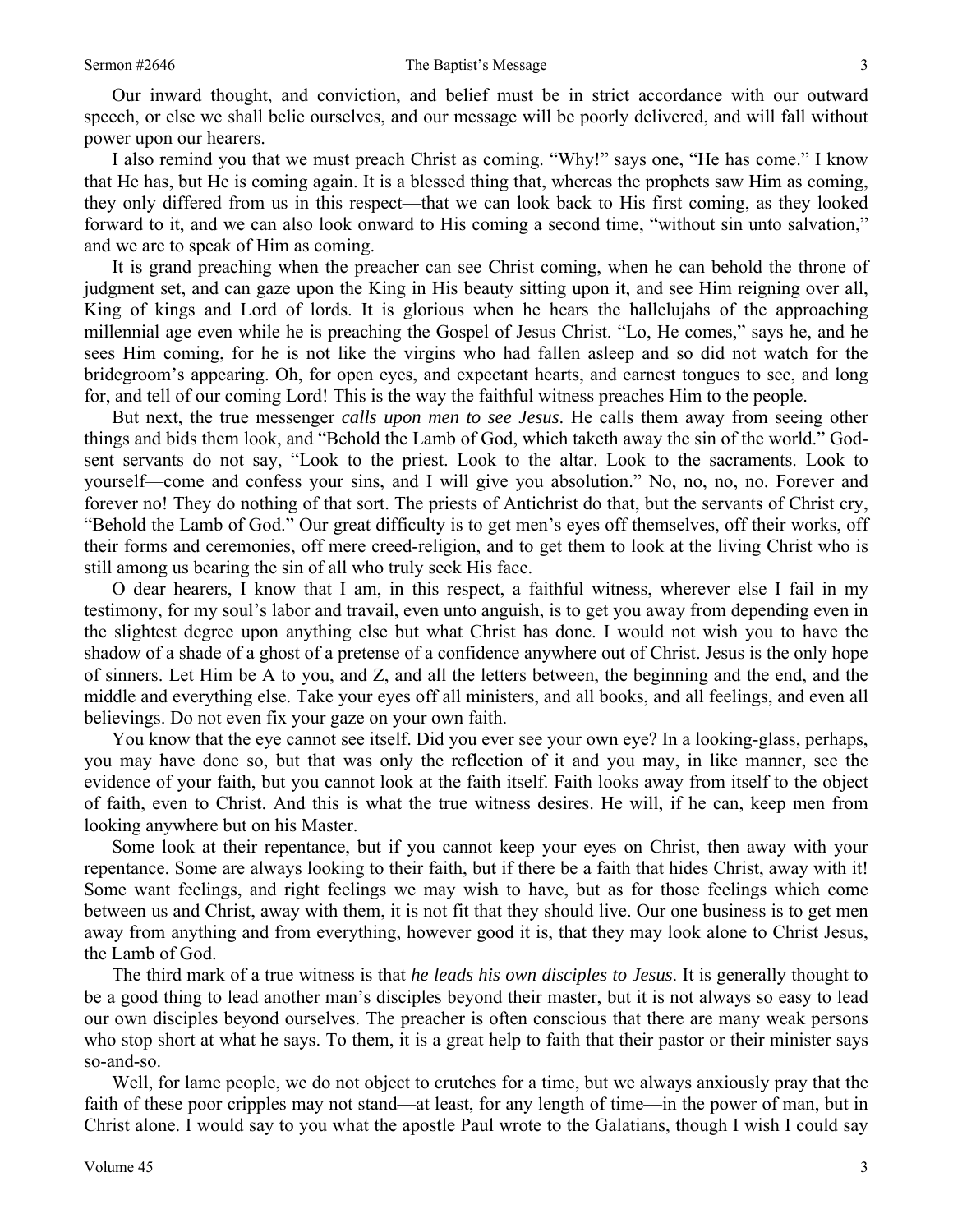something that would be worthy to be placed beneath what he said, and so be more suitable for one so much inferior to him. He says, "Though we, or an angel from heaven, preach any other gospel unto you than that which we have preached unto you, let him be accursed." That is, "Let us ourselves be accursed if we ever dare to lead you away from Christ. It is an imprecation upon our own souls if we dare to make ourselves your masters, instead of your servants for Jesus' sake."

 It was a beautiful trait in the character of John the Baptist that he was so ready to pass on to Christ his own disciples—he did not want to keep them merely to swell the number of his own followers, but only kept them with him until he could point them to his Master. When we try to win souls, if we find that people have confidence in us and affection for us, let us use that influence not to attach them to ourselves except with the earnest desire to pass them on to Christ, that they may become disciples of the Savior for themselves, and grow up from being babes who have to be nursed to become strong men in Christ Jesus.

 One more thing about John the Baptist, which is also a characteristic of the true witness for Christ, is that *he lost himself in his Master*. Without a single atom of regret he said, "He must increase, but I must decrease." Oh, how grandly he witnessed for Christ by sinking himself until he was lost in Christ! And my brother, it must be the same with you—if you would be a true witness for Christ, you must say that which glorifies Him, even though it dishonors yourself.

 Perhaps there is a very learned man sitting over yonder, and the temptation to the preacher is to say something that shall make him feel that the minister to whom he is listening is not so ignorant as some people suppose. But if there is an unlearned, simple sinner anywhere in the place, the preacher's business is just to chop his words down to that poor man's condition, and let the learned hearer receive the same message if he will.

 Luther said, "When I am preaching, I see Dr. Jonas sitting there, and Oecolampadius, and Melanchthon, and I say to myself, 'Those learned doctors know enough already, so I need not trouble about them. I shall fire at the poor people in the aisles.'" That is the way Luther preached and God richly blessed his ministry because he did it. Though he was a truly learned man, he was willing to be reckoned as knowing nothing at all if by that means he could the better serve his Lord and Savior Jesus Christ.

 Dear brothers and sisters, when you are serving Christ, do not also seek to serve yourself in a sneaking kind of way. It is easily done—under the appearance of glorifying Christ, you may really be extolling yourself. You may even seek to win souls with the view of having the credit of doing it—and if you do, you will spoil the whole work. It must not be so with you. This royal crown must be touched by none but Christ. You and I cannot really put the crown on His head, though we may wish to do so. Christ is greater than that monarch who, when the Pope was about to crown him, took the crown out of his hands and said, "I won it myself, so I will put it on my own head." And Christ must crown Himself. The words we sometimes sing,

#### *"Bring forth the royal diadem, And crown Him Lord of all,"*

are very good and right, but after all, Christ is His own glory and the Holy Spirit truly glorifies Him. How can we be worthy to put the crown on His head when we are not worthy to unloose the latchet of His shoes. Oh, what poor things we are! We are not fit to be the dust under His feet. Glory, glory, glory, be unto Him and unto Him alone!

 Thus I think I have said enough about the true messenger. Aim at being like John the Baptist in these respects, brethren and sisters, as God shall help you.

**II.** But now, secondly, we are to consider THE TRUE MESSAGE which is this—"Behold the Lamb of God, which taketh away the sin of the world."

 In these few words we have the substance of the message to be delivered by God's faithful ministers. First, *John declared that God had sent His Son into the world that men might live through Him*. He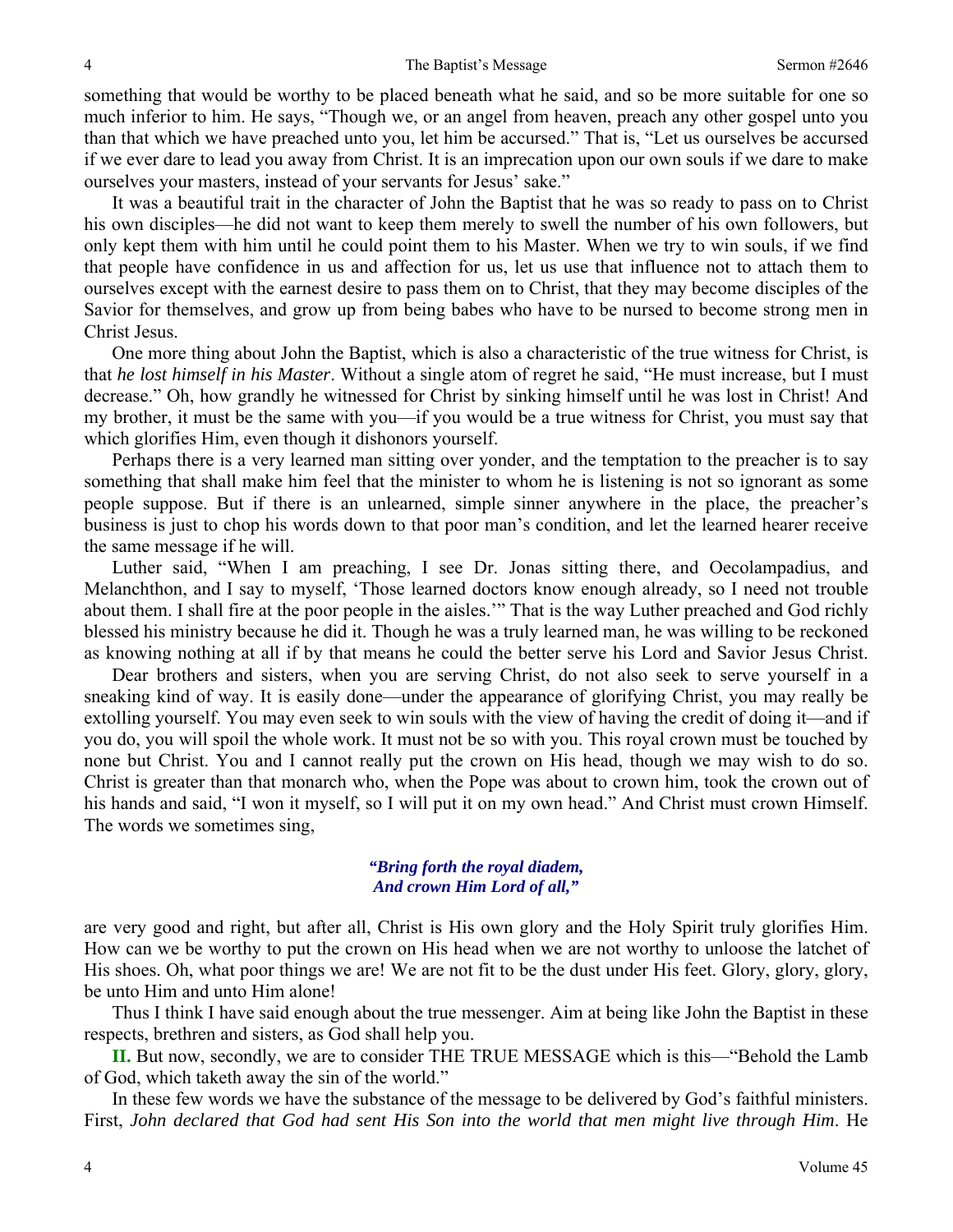#### Sermon #2646 **Sermon #2646** The Baptist's Message 5

taught that Jesus of Nazareth is the eternal Son of God, appointed by Him to redeem mankind, and that He came into the world on purpose that He might save His people from their sins. Oh, tell this wondrous story! Tell it till every wave bears onward the message and every wind moves it till all born of woman have heard the glad tidings that "God so loved the world, that he gave his only begotten Son, that whosoever believeth in him should not perish, but have everlasting life."

 All our hopes spring from Christ and Him crucified. They begin with Him and they end with Him. And whosoever believes on Him has everlasting life, but whosoever rejects Him by disbelieving Him, there remains no hope for him, but he must be lost forever. There is but one way to heaven, and that one way is marked by the blood of our Lord Jesus Christ.

 Further, in telling the true message, we must go on to explain that *Jesus Christ is thus the Savior because He is the one sacrifice for sin*. This verse reads, in the margin, "Behold the Lamb of God, which *beareth* the sin of the world." And in that rendering there is a great truth of God which is not to be kept back. Christ Jesus did actually bear the sin of His people in His own body on the tree. It was lifted bodily off those whom it would have crushed forever and it was laid on Him. He was, indeed, the great Sin-Bearer—He who knew no sin was made sin for us, "that we might be made the righteousness of God in him."

 Now here is a point at which some are always sticking. Robertson, of Brighton, with his magnificent genius, practically taught the atonement in some such fashion as Dr. Duncan used to say, that Jesus Christ did something or other which, in some way or other, in some degree or other, made it possible for men to be forgiven. That was Robertson's notion of the atonement, but we say not so. We say that He really took the sin of men upon Himself and who can read that marvelous fifty-third chapter of Isaiah without seeing that this is no figure, no metaphor, but literal truth—"the Lord hath made to meet upon him the iniquity of us all".

 So says the prophet, but what says the apostle? "Who his own self bore our sins in his own body on the tree." And I cannot preach the Gospel without proclaiming this great truth of Christ's atoning sacrifice and I do not mean to try to do so. I know of no way by which sin can be taken off us except by laying it on Him who was our Surety and our Substitute. And He did take it and He did bear it—and the true messenger, sent from God, tells you that—whatever else he may say or may not say.

 And he tells you more than that, namely, what the text says in our Authorized Version, "Behold the Lamb of God, which *taketh away*"*—*as well as takes upon Himself—"the sin of the world." Oh, blessed word—takes it away! Where did He take it. I will tell you—"As far as the east is from the west, so far hath he removed our transgressions from us." He took the sin of all believers away so completely that it sank into the bottom of the sea. God has cast it behind His back and it shall not be mentioned against them any more forever.

 There is no such thing now as the sin of the saints, for Christ has utterly annihilated it. He came to finish transgression and to make an end of sins—and if He made an end of them, there is an end of them—they are gone forever, and those who believe in Jesus are washed white as the driven snow, and clothed in His matchless righteousness. This is what the true messenger has to tell, that Jesus bore the sin of His people and that He took it right away. Oh, what joyous work is ours!

 This is to be our message—we are to *set Christ forth as the object of faith*. We are to say to men, "Behold the Lamb of God." Is that all the sinner has to do? Yes, behold Him. Never was there another Savior like Christ Jesus our Lord. The mere looking at Him saves the soul. Whosoever looks to Christ lives by that look and shall live forever. There is not a sinner in hell who ever looked on Christ with the eyes of faith—and there never shall be such a soul.

 And all who are in heaven entered there simply through beholding the slain Lamb who takes away the sin of the world. Would you get there, young man? Then, behold the Lamb of God and you shall get there. There is life in a look at the Lamb of God. Would you get there, poor sinner, driven and hunted about by the devil? Then, behold the Lamb of God. Do but look out of the corner of your eye, if that is all that you can do. Look through your blinding tears. Look through the mists and clouds that environ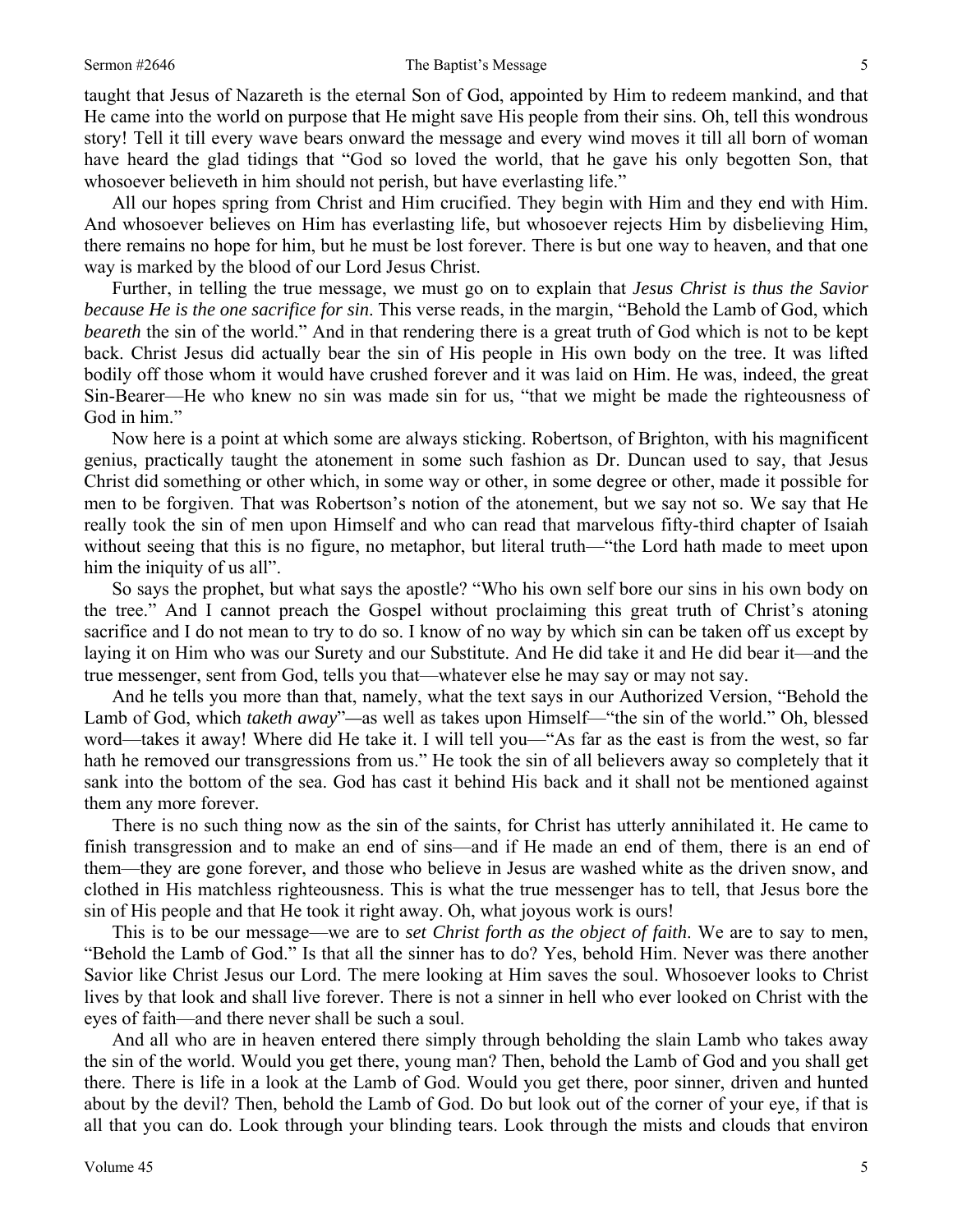you. Do but look unto Jesus, and as every bitten one who looked at the brazen serpent lived, so every sick soul that looks to Christ shall live, and live forever.

 That is the Gospel, and it is a blessed Gospel to have to preach. And blessed is the messenger who proclaims boldly and plainly, in the name of Jesus, saying on Christ's behalf, "Look unto him, and be ye saved, all you ends of the earth. Look and live." May many do so at this very moment!

**III.** Now I close by turning to the third head of my discourse which is THE TRUE RECEPTION OF THE MESSAGE.

 How can I truly receive this true message of the true messenger? Well, brethren and sisters, if we, by faith, "behold the Lamb of God, which taketh away the sin of the world," observe what we shall do.

 First, *we shall follow Jesus.* Read from the thirty-fifth verse to the thirty-seventh—"Again the next day John stood, and two of his disciples; and looking upon Jesus as he walked, he saith, Behold the Lamb of God! The two disciples heard him speak, and they followed Jesus." That is to say, they did behold the Lamb of God and believing in Him, they followed Him.

 And if you have really believed in Christ, you will try to tread in His footprints. You will call Him Master and Lord. He will be your Leader and Commander and you will willingly follow where He leads, and cheerfully do what He commands. Christ has not come to give you license to sin, but He has brought you to liberty from sin. Blessed liberty! If you do indeed thus look to Christ, follow Him at once, become His disciple, do what He bids you, feeling that it is—

#### *"Yours not to reason why, Yours not to make reply"—*

but just to do as He commands, and believe what He teaches by the implicit faith which yields itself up entirely to Him. This is the test of real faith in Jesus, that the man is no more his own master, but takes Jesus to be his Master and follows wherever He leads.

 The next thing that happens with those who give a true reception to the message is that *they want to abide with Christ*. The two disciples followed Jesus and "They said unto him, Master, where dwellest thou? He saith unto them, Come and see. They came and saw where he dwelt, and abode with him that day." I do not know where He dwelt. I am sure that it was not a very luxurious mansion, and in after days, he had nowhere to lay His head. But as soon as ever these men had looked to Him and followed Him, they wanted to live with Him.

 Oh, that is the highest joy of a Christian, to live with Christ! A look of faith saves the soul because it is the beginning of a life of living with Christ forever and ever. I am afraid that some of God's people fail to realize this blessed living with Christ. They get a little joy and they seem very pleased with it, but in a little time they lose it. Why is that? Because they rejoiced merely in their own joy and when a man does that, he will soon lose it. It is as old Master Brooks says, "If a loving husband were to give his wife earrings, and bracelets, and jewels, and then, instead of loving him for his gifts, she began to be in love with his presents and cared little for him, he would be inclined to take them away from her so as to have all her love for himself."

 And surely it is so with Christ. He puts the earring of holy joy in His bride's ears, and she begins to say, "Oh, how joyful I am!" No, no, do not talk like that. I heard one, the other day, bragging about his own holiness and I thought to myself, "That holiness which talks about itself is an unholy holiness." Do you think that holiness is a thing to be trailed about the streets, or set up for a show? Oh, no! As I think of the thrice-holy God, I lay my face in the very dust before Him.

 O brethren, true holiness is something very different from this tinsel stuff that men, in these days, boast about as they beat their drums. True holiness beats on its breast and gets away into its place of secret communion—and if it has any beauties, it shows them only to the Lord alone there, with many a blush and many a lament that it is not much more nearly what it ought to be. O beloved, may God grant us grace to follow Jesus and to live with Jesus!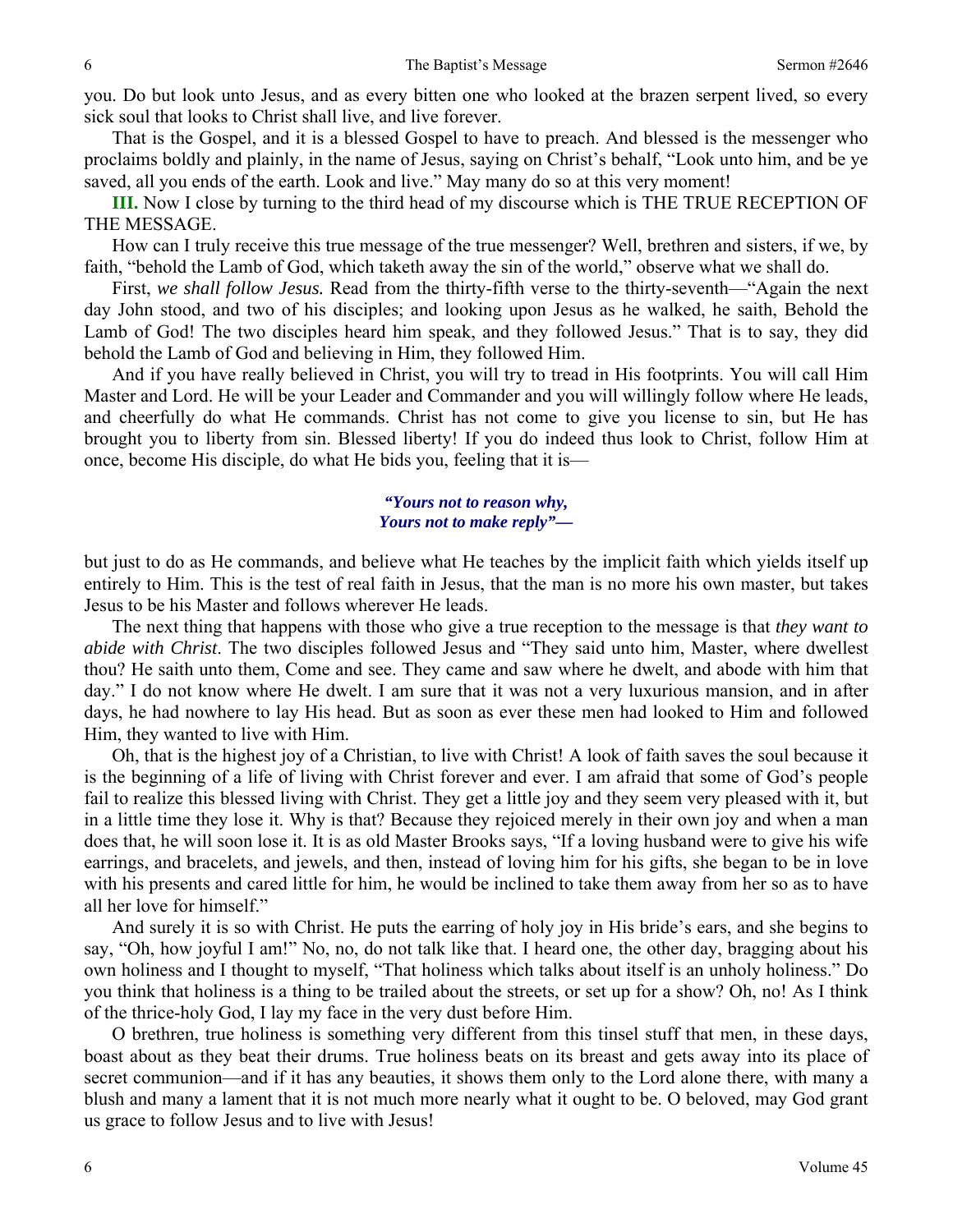I said that some of God's people do not seem to understand this abiding with Jesus, but why should not we? Why need we have doubts and fears? Why need we get away from Christ? Had we but the faith He deserves and believed in Him as He ought to be believed in, we might go from joy to joy, and so ascend to heaven as on a ladder of light. God give us this grace of abiding with Christ! It is to be had by those who seek it aright.

 Then, lastly, the proof which these people, who had seen Christ and followed Him, gave that they had really found Him was *that they went and tried to bring others to Him*. They said to their kinsfolk and acquaintance, "We have found the Messiah." "We have found Jesus." Ah! you have never truly found Jesus if you do not tell others about Him. You know how children act—we ought to be children in all things before God. If a little child, in its rambles, were to find honey, and its brothers and sisters were all around, I feel certain that it would give such a cry after it had first sucked its own fingers, that all of them would soon be plunging their hands into the honey, too. You have never tasted its sweetness if it has not made you cry, "Come here. Was there ever such joy as this? Was there ever such delight, such rapture as this?" It is the instinct of true children of God to desire to fetch others in to taste and see that the Lord is good, to share the bliss unspeakable which is already their own.

 Many of you are coming to the Lord's table. As you come to it, I would whisper in your ear, "Behold the Lamb of God, which taketh away the sin of the world." Never mind that bread and wine unless you can use them as poor old folks often use their spectacles. What do they use them for? To look at? No, to look through them. So, use the bread and wine as a pair of spectacles—look through them and do not be satisfied until you can say, "Yes, yes, I can see the Lamb of God, which taketh away the sin of the world." Then shall the communion be really what it ought to be to you. God make it so, for our Lord Jesus Christ's sake! Amen.

### **EXPOSITION BY C. H. SPURGEON**

#### *JOHN 1:19-51 AND MATTHEW 4:12-24*

**John 1:19-20.** *And this is the record of John, when the Jews sent priests and Levites from Jerusalem to ask him, Who art thou? And he confessed, and denied not, but confessed, I am not the Christ.* 

"I am not the One anointed of God to save mankind."

**21.** *And they asked him, What then? Art thou Elias?* 

"Are you Elijah come back to earth?"

**21.** *And he saith, I am not.* 

 For, though indeed he was the true spiritual Elijah who was to come as the forerunner of the Messiah, yet, in the sense in which they asked the question, the only truthful answer was, "I am not."

**21.** *Art thou that prophet?* 

The long-expected prophet foretold by Moses?

**21-23.** *And they asked him, What then? Art thou Elias? And he saith, I am not. Art thou that prophet? And he answered, No. Then said they unto him, Who art thou? that we may give an answer to them that sent us. What sayest thou of thyself? He said, I am the voice—* 

 That is all. A voice and nothing more. John did not profess to be the Word—he was only the voice which vocalized that Word and made it audible to human ears. He came to bear witness to the Christ, but he was not himself the Christ. "I am the voice"—

**23-27.** *Of one crying in the wilderness, Make straight the way of the Lord, as said the prophet Esaias. And they which were sent were of the Pharisees. And they asked him, and said unto him, Why baptizest thou then, if thou be not that Christ, nor Elias, neither that prophet? John answered them, saying, I baptize with water: but there standeth one among you, whom ye know not; he it is, who coming after me is preferred before me, whose shoe's latchet I am not worthy to unloose.*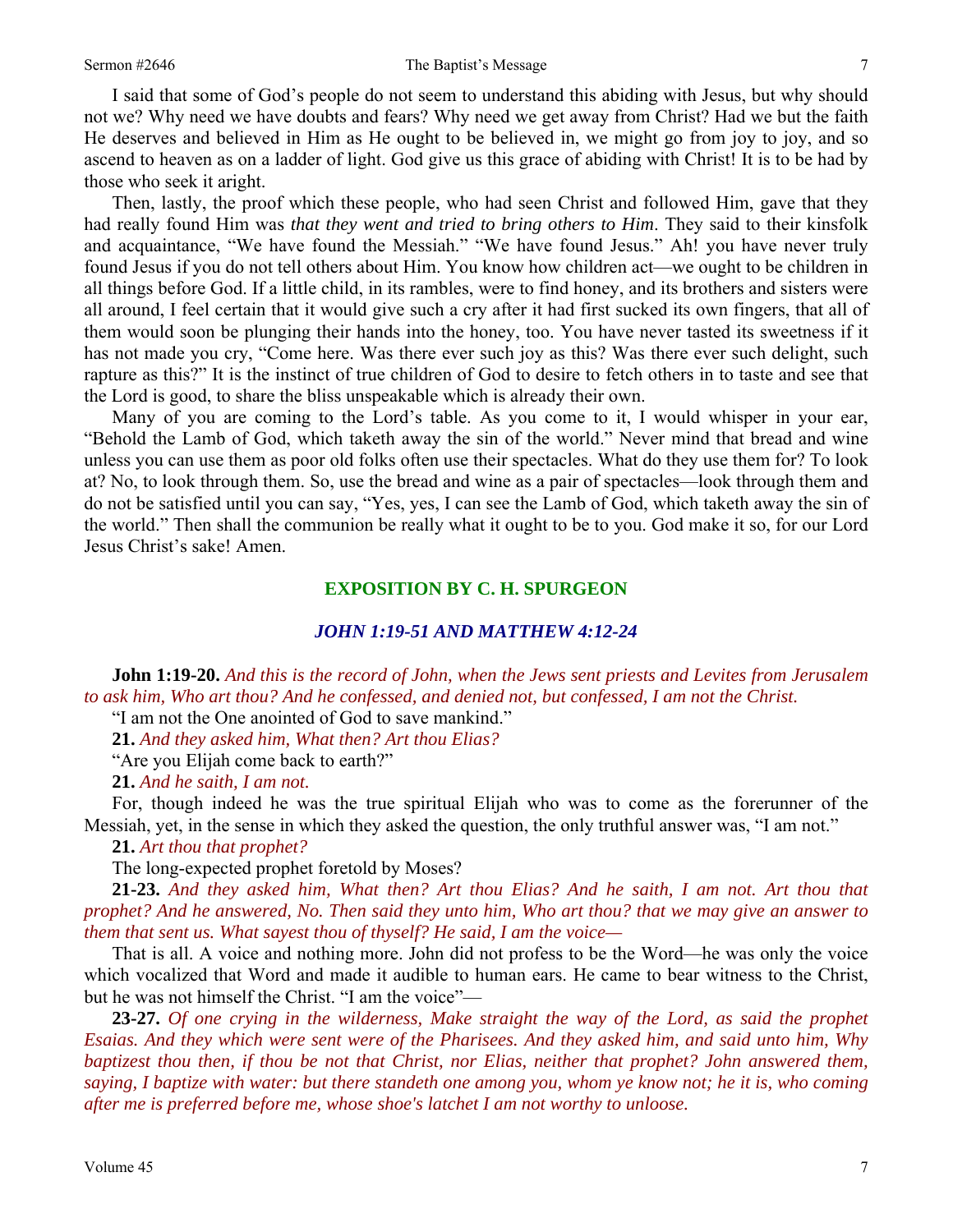How wisely does God always choose and fashion His servants! John is evidently just the man for his place—he bears testimony to Christ very clearly. He earnestly turns away all attention from himself to his Master and he has such a reverent esteem for Him of whom he is the herald that he puts all honor and glory upon Him.

**28-30.** *These things were done in Bethabara beyond Jordan, where John was baptizing. The next day John seeth Jesus coming unto him, and saith, Behold the Lamb of God, which taketh away the sin of the world. This is he of whom I said, After me cometh a man which is preferred before me: for he was before me.*

 You know, dear friends, that Christ existed from all eternity, so, in very truth, He was before John. You know, too, the glory and the excellency of our Divine Master's Person, so that, in another sense, He was and is before John and all other creatures whom He has made.

**31-34.** *And I knew him not: but that he should be made manifest to Israel, therefore am I come baptizing with water. And John bare record, saying, I saw the Spirit descending from heaven like a dove, and it abode upon him. And I knew him not: but he that sent me to baptize with water, the same said unto me, Upon whom thou shalt see the Spirit descending, and remaining on him, the same is he which baptizeth with the Holy Ghost. And I saw, and bare record that this is the Son of God.*

 The secret sign of the descent of the Spirit, in dove-like form, upon our Lord, was given to John. And as soon as he saw it, he knew of a surety that Jesus was the Sent One, the Messiah, and that he must point Him out to the people.

**35-36.** *Again the next day after John stood, and two of his disciples; and looking upon Jesus as he walked, he saith, Behold the Lamb of God!*

 This was the same text from which he had preached the day before and it was the same sermon, somewhat shortened. So should it be with us.

> *"His only righteousness I show, His saving truth proclaim 'Tis all my business here below To cry, 'Behold the Lamb.'"*

#### **37.** *The two disciples heard him speak, and they followed Jesus.*

 Thus John was losing his own disciples*.* By his testimony to the truth, he was sending them to follow the Lord Jesus Christ, and he did it well and gracefully. There are many who would find it a hard task to reduce the number of their disciples, but it was not so with John.

**38-46.** *Then Jesus turned, and saw them following, and saith unto them, What seek ye? They said unto him, Rabbi, (which is to say, being interpreted, Master,) where dwellest thou? He saith unto them, Come and see. They came and saw where he dwelt, and abode with him that day: for it was about the tenth hour. One of the two which heard John speak, and followed him, was Andrew, Simon Peter's brother. He first findeth his own brother Simon, and saith unto him, We have found the Messias, which is, being interpreted, the Christ. And he brought him to Jesus. And when Jesus beheld him, he said, Thou art Simon the son of Jona: thou shalt be called Cephas, which is by interpretation, A stone. The day following Jesus would go forth into Galilee, and findeth Philip, and saith unto him, Follow me. Now Philip was of Bethsaida, the city of Andrew and Peter. Philip findeth Nathanael, and saith unto him, We have found him, of whom Moses in the law, and the prophets, did write, Jesus of Nazareth, the son of Joseph. And Nathanael said unto him, Can there any good thing come out of Nazareth? Philip saith unto him, Come and see.* 

 It was all a *seeing* Gospel. John said, "*Behold* the Lamb of God!" Then Jesus said, "Come and *see*." And now Philip says the same. Faith is that blessed sight by which we discern the Savior. Whoso looks to Christ by faith shall live.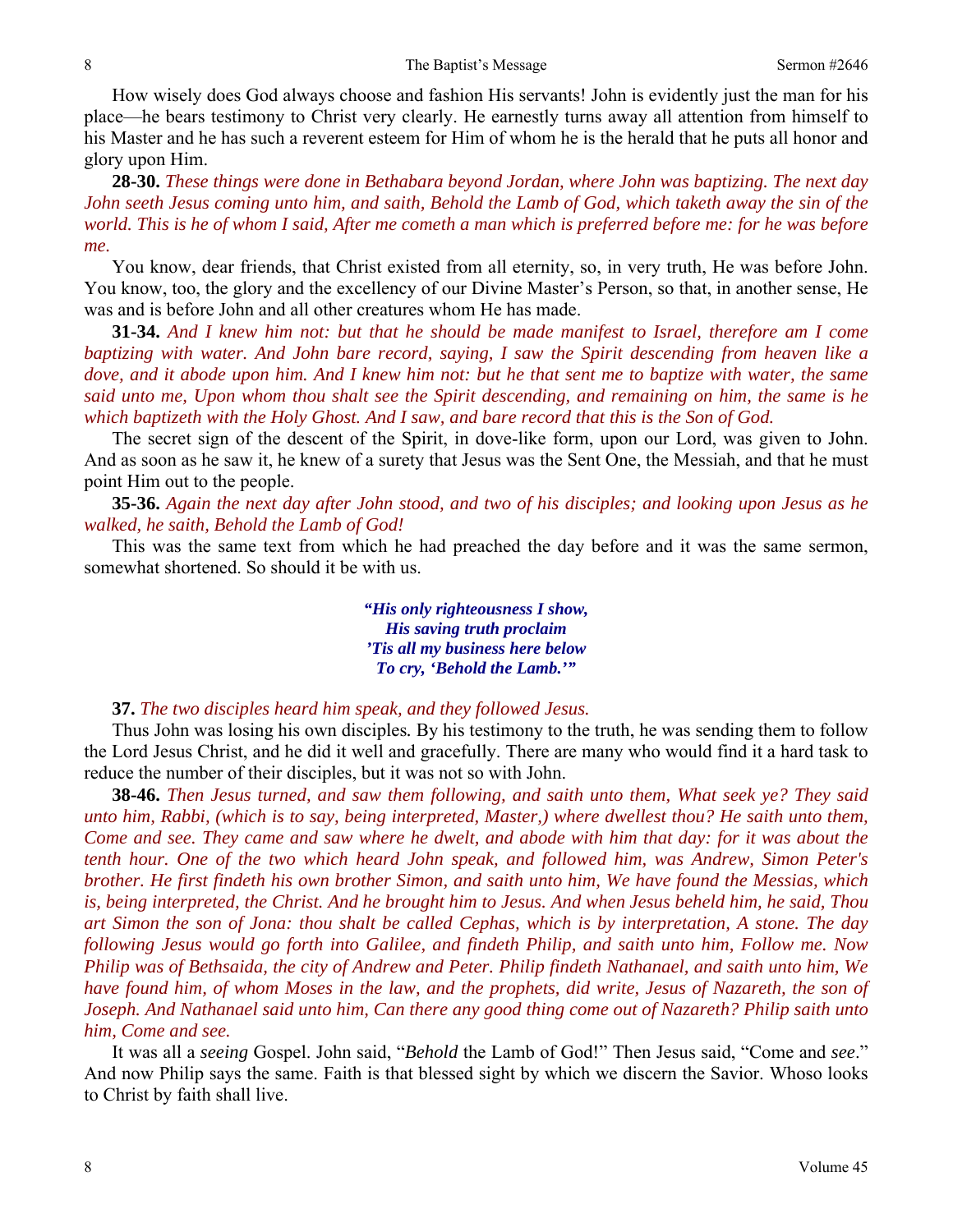**47.** *Jesus saw Nathanael coming to him, and saith of him, Behold an Israelite indeed, in whom is no guile!* 

 "There is no craft or deception in this man, as there was in Jacob; he is a true Israelite, like Israel at his best."

**48.** *Nathanael saith unto him, Whence knowest thou me? Jesus answered and said unto him, Before that Philip called thee, when thou wast under the fig tree, I saw thee.* 

 What Nathanael had been doing there, we do not know. Probably he had been meditating, or he may have been engaged in prayer. But this announcement was proof to Nathanael that Jesus could see all things and read men's hearts, and know what they were doing in their chosen retreats. "When thou wast under the fig tree, I saw thee." Christ knows all of you who came in here tonight, in a prayerful spirit, seeking Him. And whenever men are seeking Him, you can be sure that He is also seeking them.

**49.** *Nathanael answered and saith unto him, Rabbi, thou art the Son of God; thou art the King of Israel.*

"You saw what I was doing in secret and by that token I perceive that You are God's own Son."

**50.** *Jesus answered and said unto him, Because I said unto thee, I saw thee under the fig tree, believest thou? thou shalt see greater things than these.*

 Those who are ready to believe Christ, on what may be thought to be slender evidence, shall "see greater things than these." "Blessed are they that have not seen, and yet have believed." They shall gaze upon a wonderful sight by-and-by.

**51.** *And he saith unto him, Verily, verily, I say unto you, Hereafter ye shall see heaven open, and the angels of God ascending and descending upon the Son of man.*

 "You are a true Israelite, and you shall have Israel's vision. You shall see the same sight as your father Jacob saw when he fell asleep with a stone for his pillow, only your vision shall be far grander than his." Christ always knows how to meet the needs of our hearts and to give us something in accordance with our own expressions, and to make His answers fit our requests—only that He always far exceeds all that we ask or even think, blessed be His holy name!

**Matthew 4:12.** *Now when Jesus had heard that John was cast into prison, he departed into Galilee;*

Notice that there were at that time only two great ministers of God—John the Baptist, he must go to prison and to death—Jesus, the Son of God, He must go to the desert to be tempted of the devil. If any Christians escape temptation, they will not be the leaders of the hosts of God. Those who stand in the van must bear the brunt of the battle. Oh, that all who are called to such responsible positions might be as prepared to occupy them as John was, and as Jesus was!

**13-16.** *And leaving Nazareth, he came and dwelt in Capernaum, which is upon the sea coast, in the borders of Zabulon and Nephthalim: that it might be fulfilled which was spoken by Esaias the prophet, saying, The land of Zabulon, and the land of Nephthalim, by the way of the sea, beyond Jordan, Galilee of the Gentiles; the people which sat in darkness saw great light; and to them which sat in the region and shadow of death light is sprung up.* 

 Oh, the tender mercy of our God! Where the darkness is the deepest, there the light shines the brightest. Christ selects such dark regions as Naphtali and Zebulun that He may dwell there and shine in all His glory.

**17.** *From that time Jesus began to preach and to say, Repent: for the kingdom of heaven is at hand.*

He was not afraid to give an earnest exhortation to sinners and to bid men repent. He knew better than we do the inability of men concerning all that is good, yet He bade them repent.

**18-23.** *And Jesus, walking by the sea of Galilee, saw two brethren, Simon called Peter, and Andrew his brother, casting a net into the sea: for they were fishers. And he saith unto them, Follow me, and I will make you fishers of men. And they straightway left their nets, and followed him. And going on from thence, he saw other two brethren, James the son of Zebedee, and John his brother, in a ship with Zebedee their father, mending their nets; and he called them. And they immediately left the ship and*